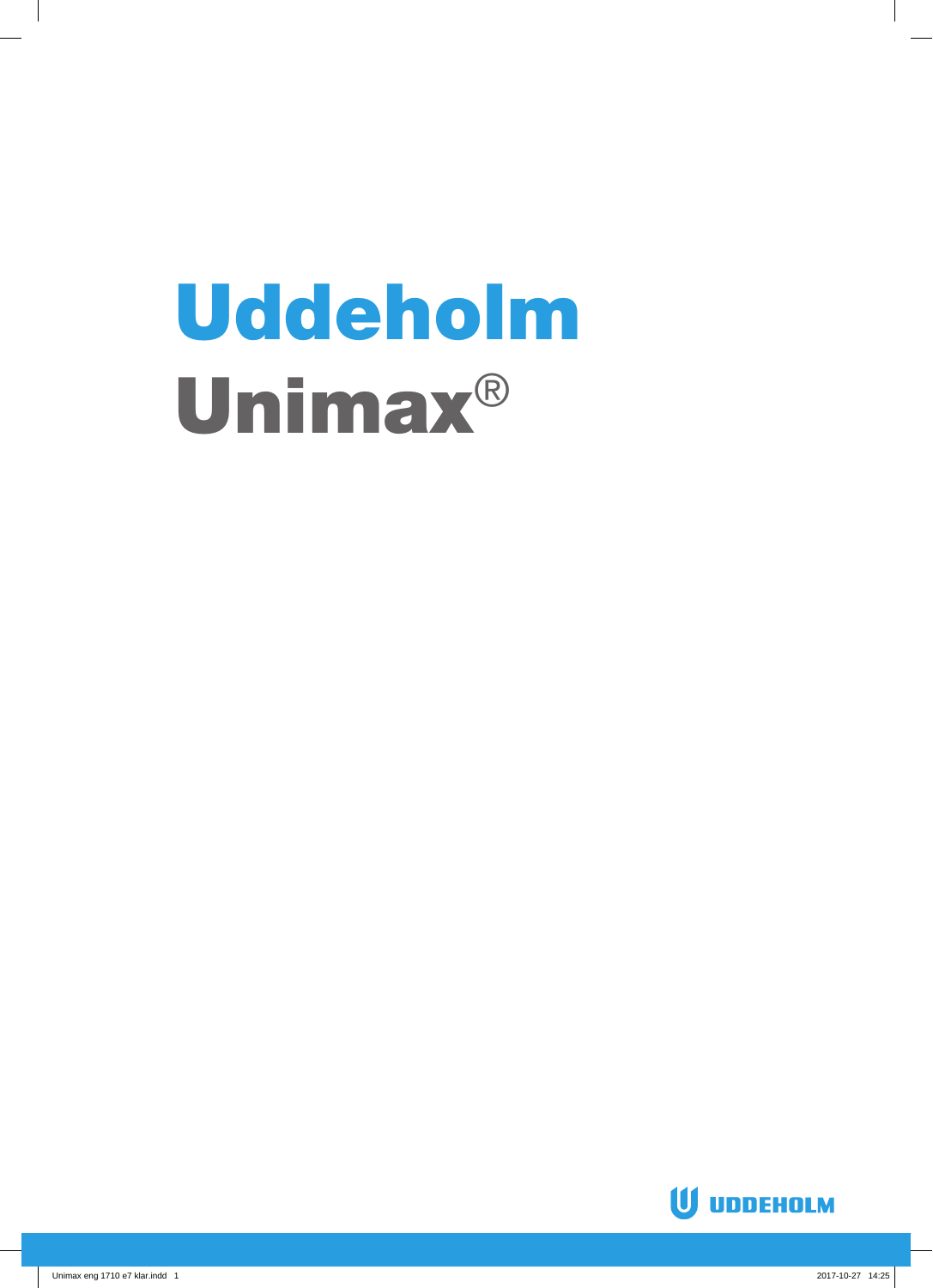© UDDEHOLMS AB No part of this publication may be reproduced or transmitted for commercial purposes without permission of the copyright holder.

This information is based on our present state of knowledge and is intended to provide general notes on our products and their uses. It should not therefore be construed as a warranty of specific properties of the products described or a warranty for fitness for a particular purpose.

Classified according to EU Directive 1999/45/EC For further information see our "Material Safety Data Sheets".

Edition 7, 10.2017

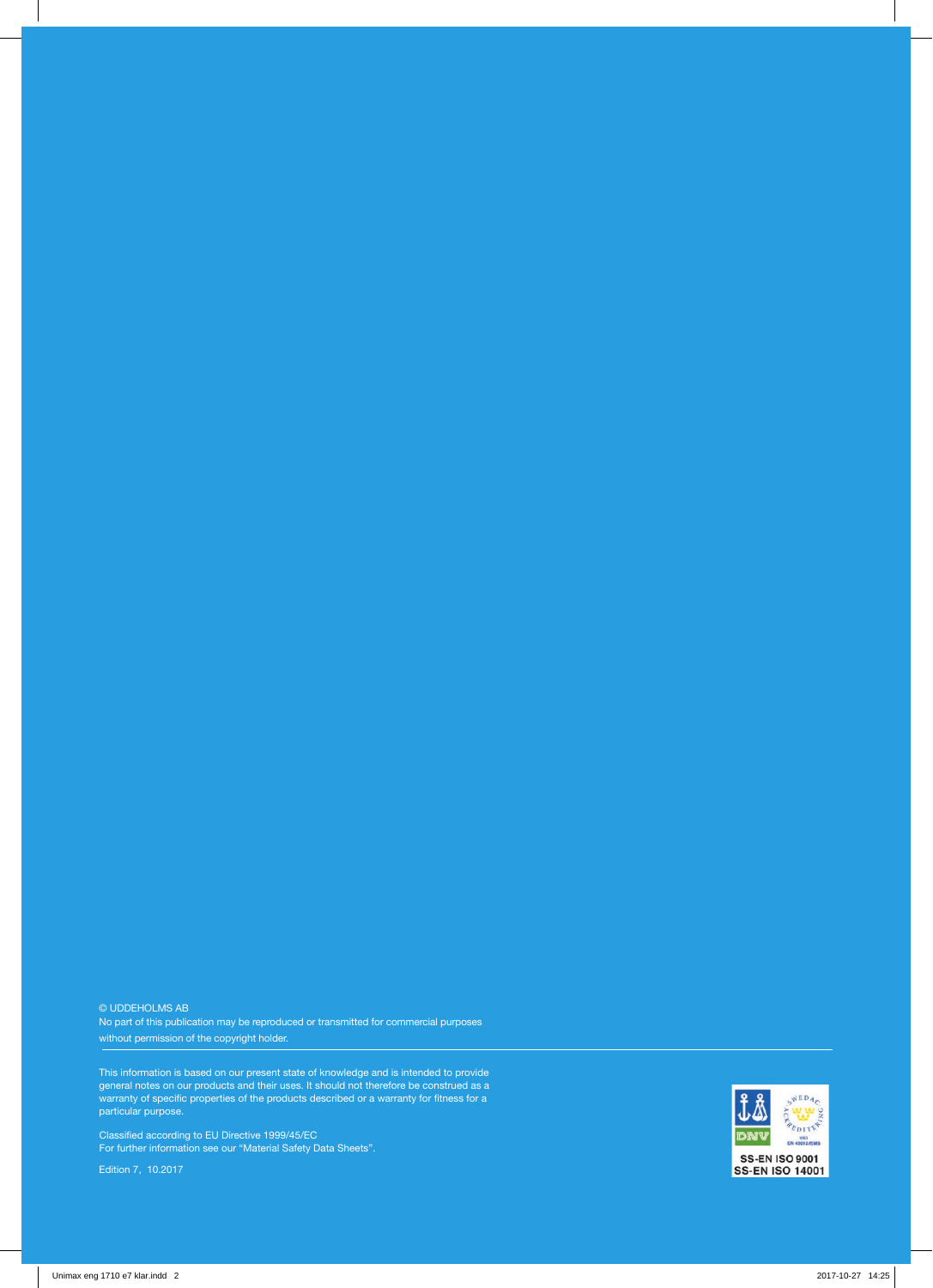#### **UDDEHOLM UNIMAX®**

The excellent properties offered enable Uddeholm Unimax to be used for many tooling applications. Reduced cycle time and longer tool life contributes to improve the overall economy. With an exceptional combination of high ductility and high hardness, Uddeholm Unimax is perfect when moulding plastic details and constructions that mean hard wear on the mould.

For the customers Uddeholm Unimax gives a lot of benefits:

- excellent for reinforced plastic details, suitable for long run production and compression moulding. The combination of high ductility and high hardness means improved durability and wear resistance
- longer tool life
- very good hardenability which results in the same good properties throughout the entire cross-section

The excellent combination of toughness and hardness also makes it a universal engineering grade.

As we say; *The harder, the better!*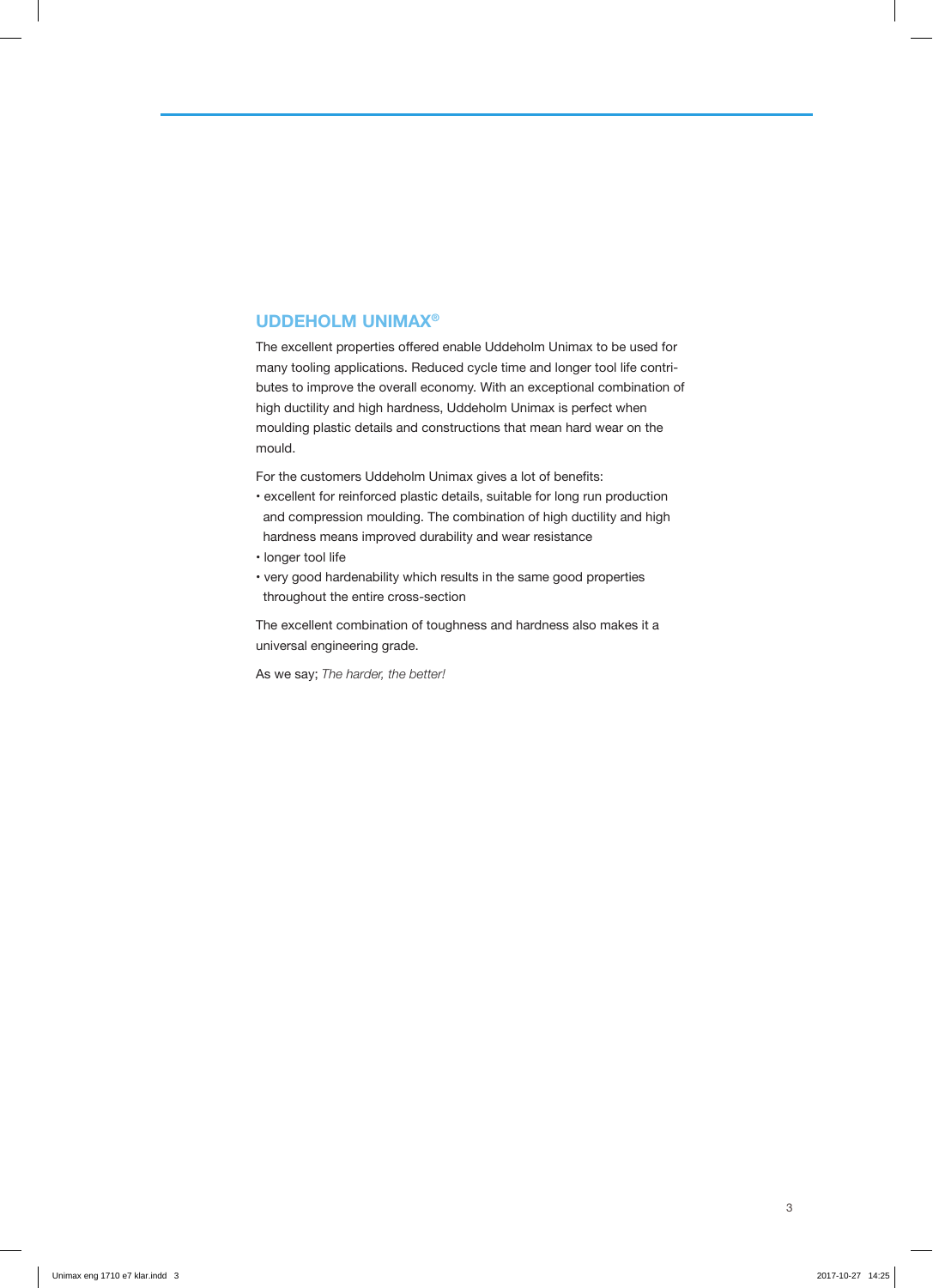# GENERAL

Uddeholm Unimax is a ESR remelted chromium-molybdenum-vanadium alloyed tool steel which is characterized by:

- Excellent toughness and ductility in all directions
- Good wear resistance
- Good dimensional stability at heat treatment and in service
- Excellent through-hardening properties
- Good resistance to tempering back
- Good hot strength
- Good thermal fatigue resistance
- Excellent polishability

| <b>Typical</b><br>analysis % | C<br>0,5                        | Si<br>0.2 | Mn<br>0,5 | Cr<br>5,0 | Mo<br>2,3 | $\vee$<br>0,5 |
|------------------------------|---------------------------------|-----------|-----------|-----------|-----------|---------------|
| Standard<br>specification    | None                            |           |           |           |           |               |
| <b>Delivery</b><br>condition | Soft annealed to approx. 185 HB |           |           |           |           |               |
| Colour code                  | Brown/grey                      |           |           |           |           |               |

# APPLICATIONS

Uddeholm Unimax is suitable for long run production moulds, moulds for reinforced plastics and compression moulding.

Uddeholm Unimax is a problem solver in severe cold work tooling applications such as heavy duty blanking, cold forging and thread rolling, where high chipping resistance is required.

Engineering and hot work applications requiring high hardness and toughness are also an option.

# PROPERTIES

The properties below are representative of samples which have been taken from the centre of bars with dimensions 396 x 136 mm (15,6" x 5,35"), Ø 125 mm (4,93") and Ø 220 mm (8,67"). Unless otherwise indicated all specimens have been hardened at 1025°C (1875°F), gas quenched in a vacuum furnace and tempered twice at 525°C (975°F) for two hours; yielding a working hardness of 56–58 HRC.

## **PHYSICAL PROPERTIES**

Hardened and tempered to 56–58 HRC

| Temperature                                                                        | $20^{\circ}$ C<br>(68°F)        | $200^{\circ}$ C<br>(390°F)                    | $400^{\circ}$ C<br>(750°F)                    |
|------------------------------------------------------------------------------------|---------------------------------|-----------------------------------------------|-----------------------------------------------|
| Density,<br>kq/m <sup>3</sup><br>lbs/in <sup>3</sup>                               | 7790<br>0,281                   |                                               |                                               |
| <b>Modulus of elasticity</b><br><b>MPa</b><br>psi                                  | 213 000<br>$31.2 \times 10^{6}$ | 192 000<br>$27,8 \times 10^{6}$               | 180 000<br>26,1 x 10 <sup>6</sup>             |
| Coefficient of<br>thermal expansion<br>per °C from 20°C<br>per °F from 68°F        |                                 | $11.5 \times 10^{-6}$<br>$6,3 \times 10^{-6}$ | $12.3 \times 10^{-6}$<br>$6.8 \times 10^{-6}$ |
| <b>Thermal</b><br>conductivity<br>W/m °C<br>Btu in/(ft <sup>2</sup> h $\degree$ F) |                                 | 25<br>174                                     | 28<br>195                                     |
| Specific heat<br>J/kg°C<br>Btu/lb°F                                                | 460<br>0,11                     |                                               |                                               |

## **MECHANICAL PROPERTIES**

Approx. strength and ductility at room temperature at tensile testing.

| <b>Hardness</b>                      | 54 HRC   | <b>56 HRC</b> | <b>58 HRC</b> |
|--------------------------------------|----------|---------------|---------------|
| Yield<br>strength, R <sub>0</sub> ,2 | 1720 MPa | 1780 MPa      | 1800 MPa      |
| <b>Tensile</b><br>strength, $R_{m}$  | 2050 MPa | 2150 MPa      | 2280 MPa      |
| Elongation, $A_{\epsilon}$           | 9 %      | 8 %           | 8 %           |
| Reduction<br>of area, Z              | 40 %     | 32 %          | 28 %          |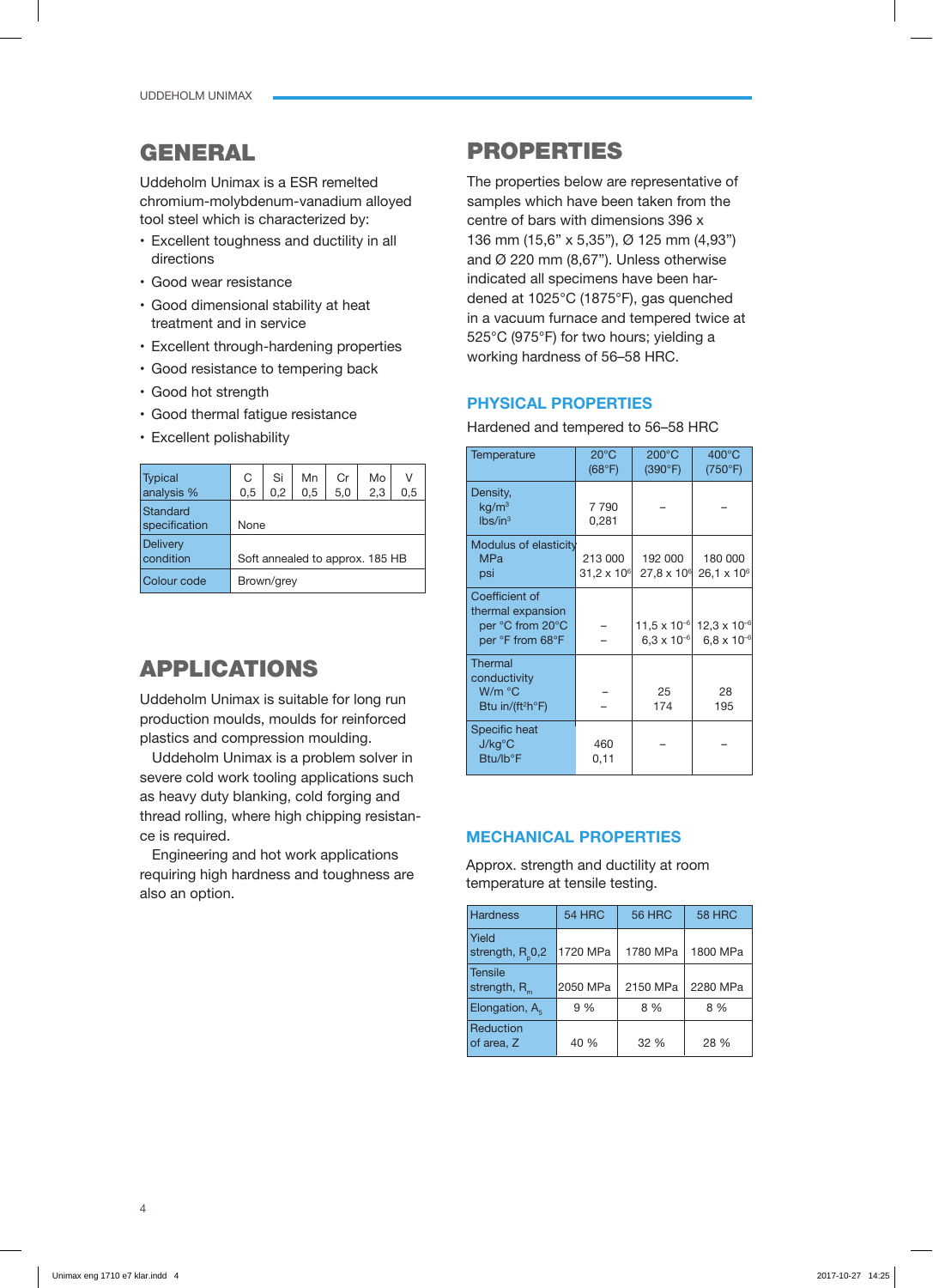## **APPROXIMATE STRENGTH AT ELEVATED TEMPERATURES**

Longitudinal direction. The specimens were hardened from 1025°C (1875°F) and tempered twice at 525°C (975°F) to 58 HRC.



#### **EFFECT OF TIME AT HIGH TEMPERATURES ON HARDNESS INITIAL HARDNESS 57 HRC**



#### **EFFECT OF TESTING TEMPERATURE ON IMPACT ENERGY**

Charpy-V specimens, longitudinal and short transverse direction. Approximate values for specimens from  $\varnothing$  125 mm (4,9") bar.



# HEAT TREATMENT – GENERAL RECOMMENDATIONS

## **SOFT ANNEALING**

Protect the steel and heat through to 850°C (1560°F). Then cool in furnace at 10°C (20°F) per hour to 600°C (1110°F), then freely in air.

# **STRESS RELIEVING**

After rough machining the tool should be heated through to 650°C (1200°F), holding time 2 hours. Cool slowly to 500°C (930°F), then freely in air.

## **HARDENING**

Preheating temperature: 600–650°C (1110– 1200°F) and 850–900°C (1560–1650°F). Austenitizing temperature: 1000–1025°C (1830–1875°F), normally 1025°C (1875°F). Holding time: 30 minutes

| Temperature<br>ᅂ<br>∘∩ |      | minutes | Soaking time Hardness before<br>tempering |  |
|------------------------|------|---------|-------------------------------------------|--|
| 1000                   | 1830 | 30      | 61 HRC                                    |  |

Soaking time = time at hardening temperature after the tool is fully heated through.

*Protect the tool against decarburization and oxidation during austenitizing.*

# **QUENCHING MEDIA**

- High speed gas/circulating atmosphere
- Vacuum furnace (high speed gas with sufficient overpressure)
- Martempering bath, salt bath or fluidized bed at 500–550°C (930–1020°F)
- Martempering bath at 200–350°C (390– 660°F)

Note: Temper the tool as soon as its temperature reaches 50–70°C (120–160°F).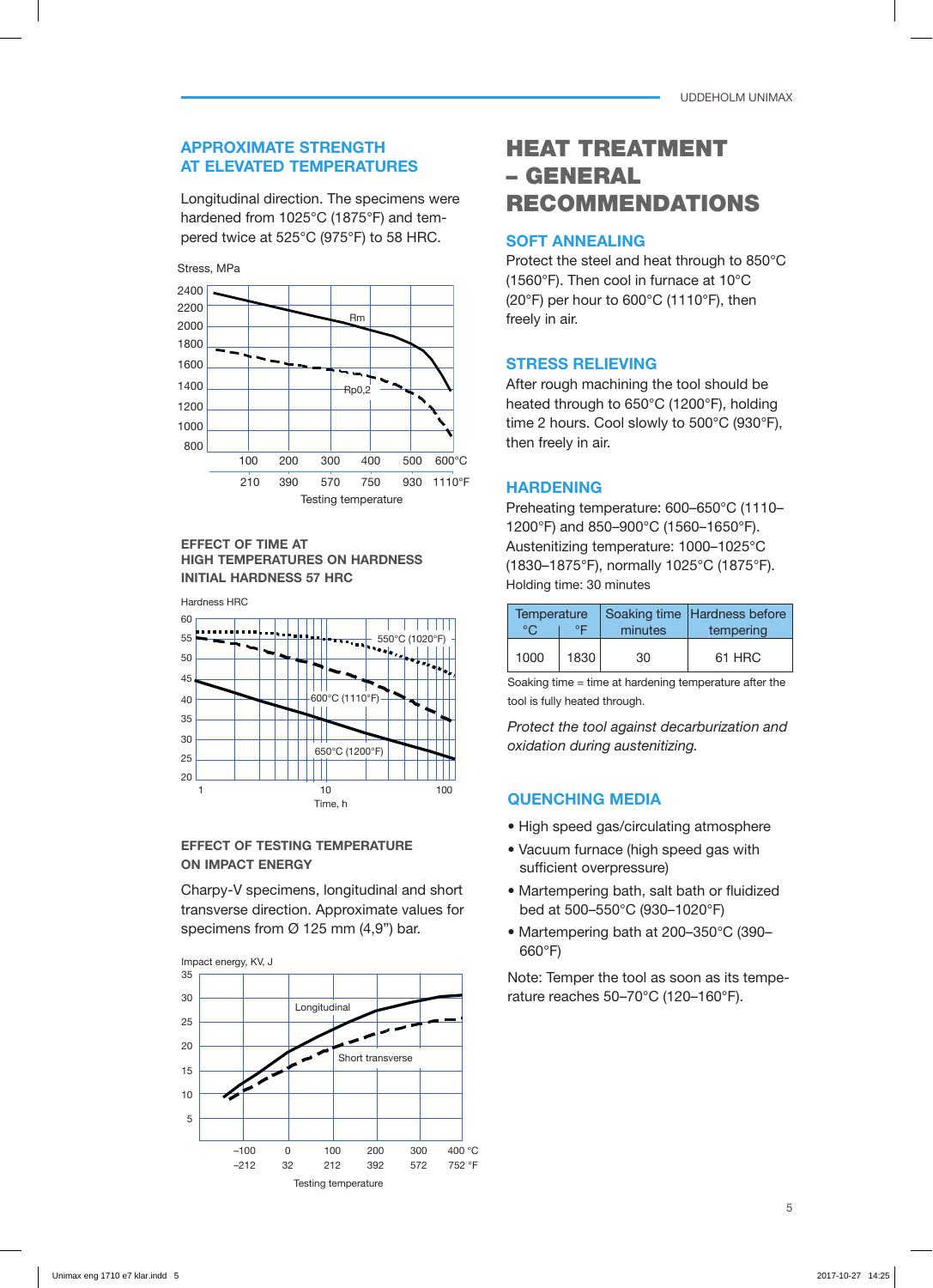#### **CCT GRAPH**

Austenitizing temperature 1025°C (1875°F). Holding time 30 minutes.



### **TEMPERING**

Choose the tempering temperature according to the hardness required by reference to the tempering graph below.

Temper at least twice with intermittent cooling to room temperature. High temperature tempering >525°C (980°F) is recommended whenever possible.



**TEMPERING GRAPH**

The tempering curves are obtained after heat treatment of samples with a size of 15 x 15 x 40 mm, cooling in forced air. Lower hardness can be expected after heat treatment of tools and dies due to factors like actual tool size and heat treatment parameters.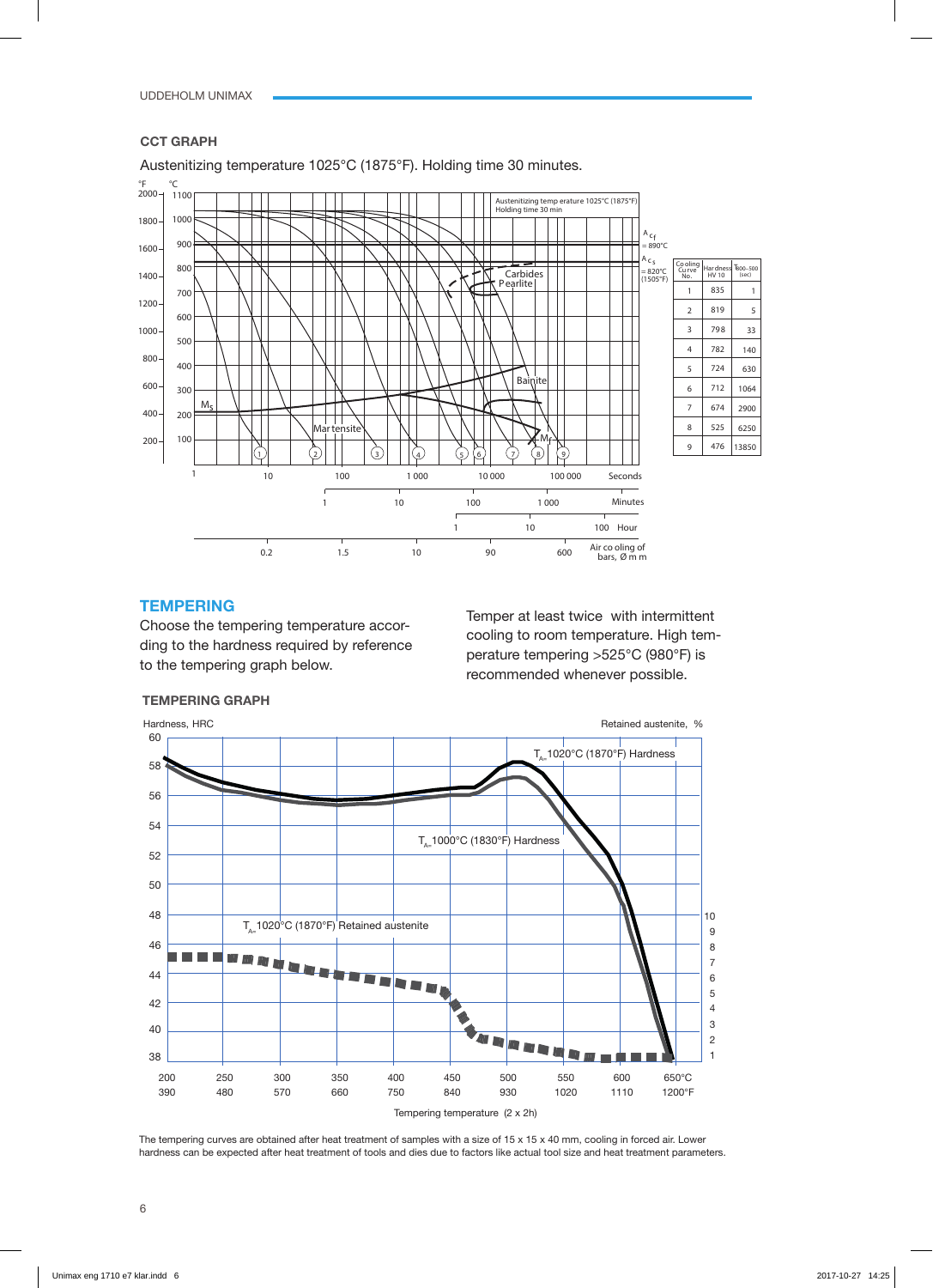#### **HARDNESS, GRAIN SIZE AND RETAINED AUSTENITE AS FUNCTIONS OF AUSTENI-TIZING TEMPERATURE**



#### **DIMENSIONAL CHANGES DURING HARDENING AND TEMPERING**

The dimensional changes have been measured after austenitizing at 1020°C/30 minutes (1870°F/30 minutes) followed by gas quenching in  $\mathsf{N}_2^{}$  at a cooling rate of 1,1°C/sec. d between 800–500°C (1470– 930°F) in a cold chamber vacuum furnace. Specimen size: 100 x 100 x 100 mm (3,9" x 3,9" x 3,9").



#### **SURFACE TREATMENTS**

Tool steel may be given a surface treatment in order to reduce friction and increase wear resistance. The most commonly used treatments are nitriding and surface coating with wear resistant layers produced via PVD or CVD.

The high hardness and toughness together with a good dimensional stability makes Uddeholm Unimax suitable as a substrate steel for various surface coatings.

#### **NITRIDING AND NITROCARBURIZING**

Nitriding and nitrocarburizing result in a hard surface layer which is very resistant to wear and galling.

The surface hardness after nitriding is approximately 1000–1200 HV<sub>0,2kg</sub>.

#### **DEPTH OF NITRIDING**

The thickness of the layer should be chosen to suit the application in question. Example of the depths and hardness that could be achieved after different kind of nitriding operations are shown in the table below.

| Process                                             | Time            | Depth <sup>*</sup>       | <b>Hardness</b><br>$HV_{0,2}$ |
|-----------------------------------------------------|-----------------|--------------------------|-------------------------------|
| Gas nitriding<br>at 510°C (950°F)                   | 10 <sub>h</sub> | $0.15$ mm<br>0.0059 inch | 1180                          |
|                                                     | 30 h            | $0.25$ mm<br>0.0098 inch | 1180                          |
| Plasma nitriding<br>at 480°C (895°F)                | 10 <sub>h</sub> | $0.15$ mm<br>0.0059 inch | 1180                          |
| Nitrocarburizing<br>$-$ in gas at<br>580°C (1075°F) | 150 min.        | $0.12$ mm<br>0.0047 inch | 1130                          |
| $-$ in salt bath at<br>580°C (1075°F)               | 1 <sub>h</sub>  | $0.08$ mm<br>0.0031 inch | 1160                          |

\* Depth of case = distance from surface where hardness is 50 HV $_{0.2}$  higher than matrix hardness

#### **PVD**

Physical vapour deposition, PVD, is a method for applying wear-resistant surface coating at temperatures between 200–500°C (390–930°F).

## **CVD**

Chemical vapour deposition, CVD, is a method for applying wear-resistant surface coating at a temperature of around 1000°C (1830°F).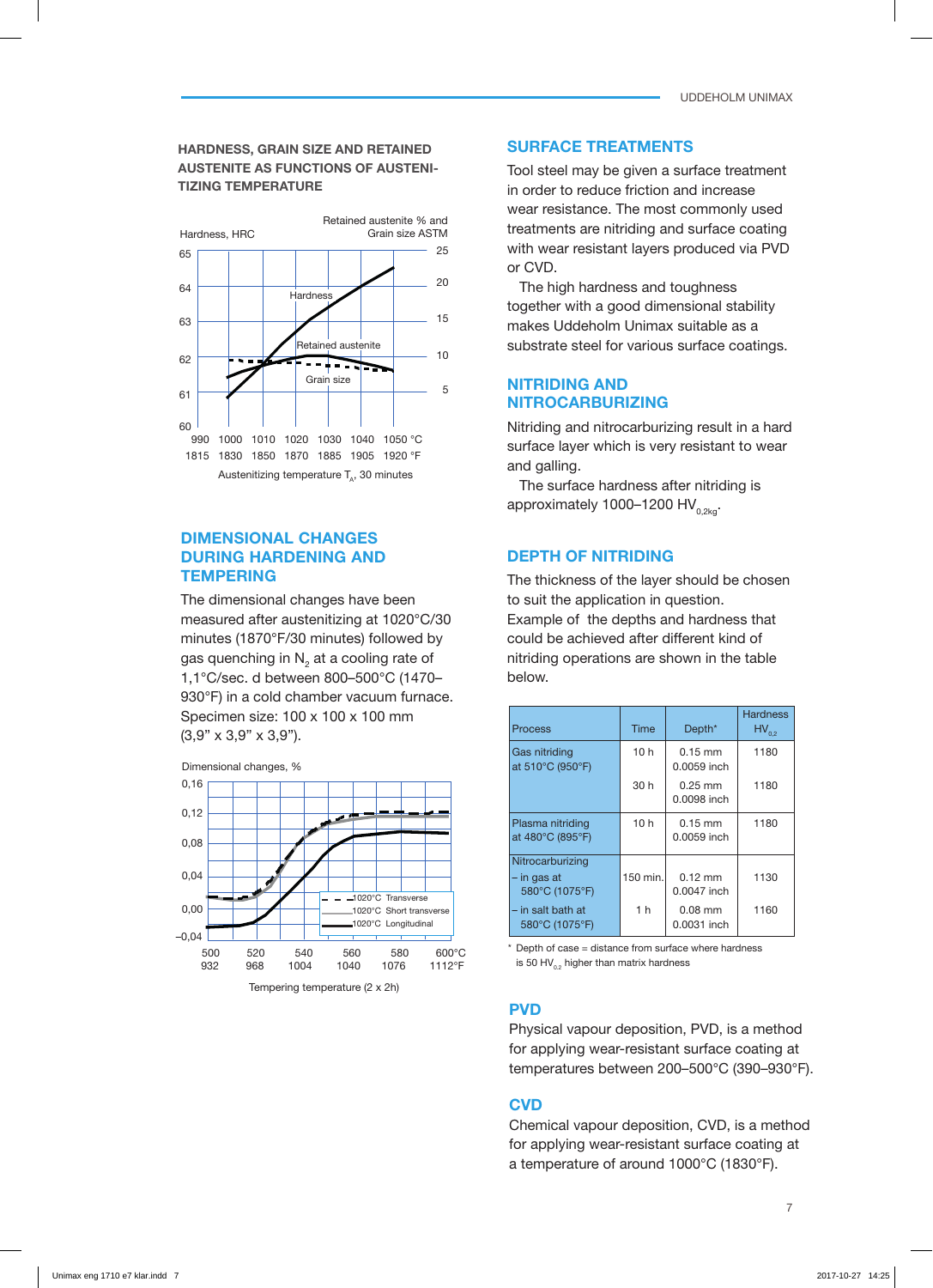# CUTTING DATA RECOMMENDATIONS

The cutting data below are to be considered as guiding values which must be adapted to existing local conditions.

*The recommendations in following tables are valid for Uddeholm Unimax in soft annealed condition ~185 HB*

# **TURNING**

| Cutting data                                      | <b>Turning with</b><br>carbide              | <b>Turning</b><br>with high<br>speed steel                         |                                 |
|---------------------------------------------------|---------------------------------------------|--------------------------------------------------------------------|---------------------------------|
| parameters                                        | Rough turning                               | Fine turning                                                       | Fine turning                    |
| Cutting<br>speed $(vn)$<br>m/min<br>f.p.m.        | 150-200<br>490-660                          | 200-250<br>660-820                                                 | $15 - 20$<br>$50 - 65$          |
| Feed (f)<br>mm/r<br>i.p.r.                        | $0.2 - 0.4$<br>0,008-0,016                  | $0,05 - 0,2$<br>0,002-0,008                                        | $0,05 - 0,3$<br>$0,002 - 0,012$ |
| Depth<br>of $cut(a)$<br>mm<br>inch                | $2 - 4$<br>$0,08 - 0,16$                    | $0,5 - 2$<br>$0,02 - 0,08$                                         | $0,5 - 2$<br>$0,02 - 0,08$      |
| Carbide<br>designation<br><b>ISO</b><br><b>US</b> | P <sub>20</sub> -P <sub>30</sub><br>$C6-C5$ | P <sub>10</sub><br>C <sub>7</sub><br>Coated carbide Coated carbide | or cermet                       |

## **DRILLING**

#### **HIGH SPEED STEEL TWIST DRILL**

|           | Drill diameter | Cutting       |                  | Feed (f)         |                 |
|-----------|----------------|---------------|------------------|------------------|-----------------|
|           |                | speed $(v_*)$ |                  |                  |                 |
| mm        | inch           |               | $m/min$ $f.p.m.$ | mm/r             | i.p.r.          |
| $-5$      | $-3/16$        | $15 - 20$ *   | 49-66*           | $0,05 - 0,10$    | $0,002 - 0,004$ |
| $5 - 10$  | $3/16 - 3/8$   | $15 - 20$ *   |                  | 49-66* 0,10-0,20 | 0,004-0,008     |
| $10 - 15$ | $3/8 - 5/8$    | $15 - 20^*$   | 49-66*           | $0,20 - 0,30$    | $0,008 - 0,012$ |
| $15 - 20$ | $5/8 - 3/4$    | $15 - 20*$    |                  | 49-66* 0,30-0,35 | $0,012 - 0,014$ |

<sup>1)</sup> For coated HSS drill v<sub>c</sub> ~35–40 m/min. (115–130 f.p.m.)

#### **CARBIDE DRILL**

|                            | Type of drill       |                     |                                       |  |
|----------------------------|---------------------|---------------------|---------------------------------------|--|
| Cutting data<br>parameters | Indexable<br>insert | Solid<br>carbide    | <b>Brazed</b><br>carbide <sup>1</sup> |  |
| <b>Cutting speed</b>       |                     |                     |                                       |  |
| m/min<br>$(v_$ )           | 180-220             | 120-150             | 60-90                                 |  |
| f.p.m.                     | 590-720             | 390-490             | 195-295                               |  |
| Feed (f)<br>mm/r           | $0,03-0,10^{2}$     | $0, 10 - 0, 25^{3}$ | $0, 15 - 0, 254$                      |  |
| i.p.r.                     | $0,001 - 0,004^{2}$ | $0.004 - 0.013$     | $0.006 - 0.014$                       |  |

<sup>1)</sup> Drill with replaceable or brazed carbide tip

<sup>2)</sup> Feed rate for drill diameter 20-40 mm  $(0.8"$ -1.6")

3) Feed rate for drill diameter 5–20 mm (0.2"–0.8")

4) Feed rate for drill diameter 10–20 mm (0.4"–0.8")

## **MILLING**

#### **FACE- AND SQUARE SHOULDER MILLING**

|                         | Milling with carbide             |                 |  |
|-------------------------|----------------------------------|-----------------|--|
| Cutting data parameters | Rough milling                    | Fine milling    |  |
| Cutting speed $(vn)$    |                                  |                 |  |
| m/min                   | 120-170                          | 170-210         |  |
| f.p.m.                  | 390-560                          | 560-690         |  |
| Feed $(f)$              |                                  |                 |  |
| mm/tooth                | $0,2-0,4$                        | $0,1-0,2$       |  |
| inch/tooth              | 0,008-0,016                      | $0,004 - 0,008$ |  |
| Depth of cut $(a)$      |                                  |                 |  |
| mm                      | $2 - 4$                          | $0,5 - 2$       |  |
| inch                    | $0,08 - 0,16$                    | $0,02 - 0,08$   |  |
| Carbide designation     |                                  |                 |  |
| <b>ISO</b>              | P <sub>20</sub> -P <sub>40</sub> | P <sub>10</sub> |  |
| <b>US</b>               | $C6-C5$                          | C7              |  |
|                         | Coated carbide                   | Coated          |  |
|                         |                                  | carbide         |  |
|                         |                                  | or cermet       |  |

## **END MILLING**

|                                             | Type of milling                        |                                       |                                                    |  |
|---------------------------------------------|----------------------------------------|---------------------------------------|----------------------------------------------------|--|
| Cutting data<br>parameters                  | Solid<br>carbide                       | Carbide<br>indexable<br>insert        | High<br>speed steel                                |  |
| Cutting<br>speed $(v_a)$<br>m/min<br>f.p.m. | 120-150<br>390-490                     | 110-150<br>360-490                    | $20 - 25$ <sup>1)</sup><br>$66 - 80$ <sup>1)</sup> |  |
| Feed (f)<br>mm/tooth<br>inch/tooth          | $0,01 - 0,202$<br>$0,0004 - 0,008^{2}$ | $0,06 - 0,202$<br>$0,002 - 0,008^{2}$ | $0,01-0,302$<br>$0,0004 - 0,0122$                  |  |
| Carbide<br>designation<br><b>ISO</b><br>US  |                                        | P20-P30<br>$C6-C5$                    |                                                    |  |

<sup>1)</sup> For coated HSS end mill  $v_{c}$  35–40 m/min. (115 –130 f.p.m.) <sup>2)</sup> Depending on radial depth of cut and cutter diameter

## **GRINDING**

A general grinding wheel recommendation is given below. More information can be found in the Uddeholm publication "Grinding of Tool Steel".

| Type of grinding                | Soft annealed<br>condition | Hardened<br>condition |
|---------------------------------|----------------------------|-----------------------|
| Face grinding<br>straight wheel | A 46 HV                    | A 46 HV               |
| Face grinding<br>segments       | A 24 GV                    | A 36 GV               |
| Cylindrical grinding            | A 46 LV                    | A 60 KV               |
| Internal grinding               | A 46 JV                    | A 60 IV               |
| Profile grinding                | A 100 LV                   | A 120 KV              |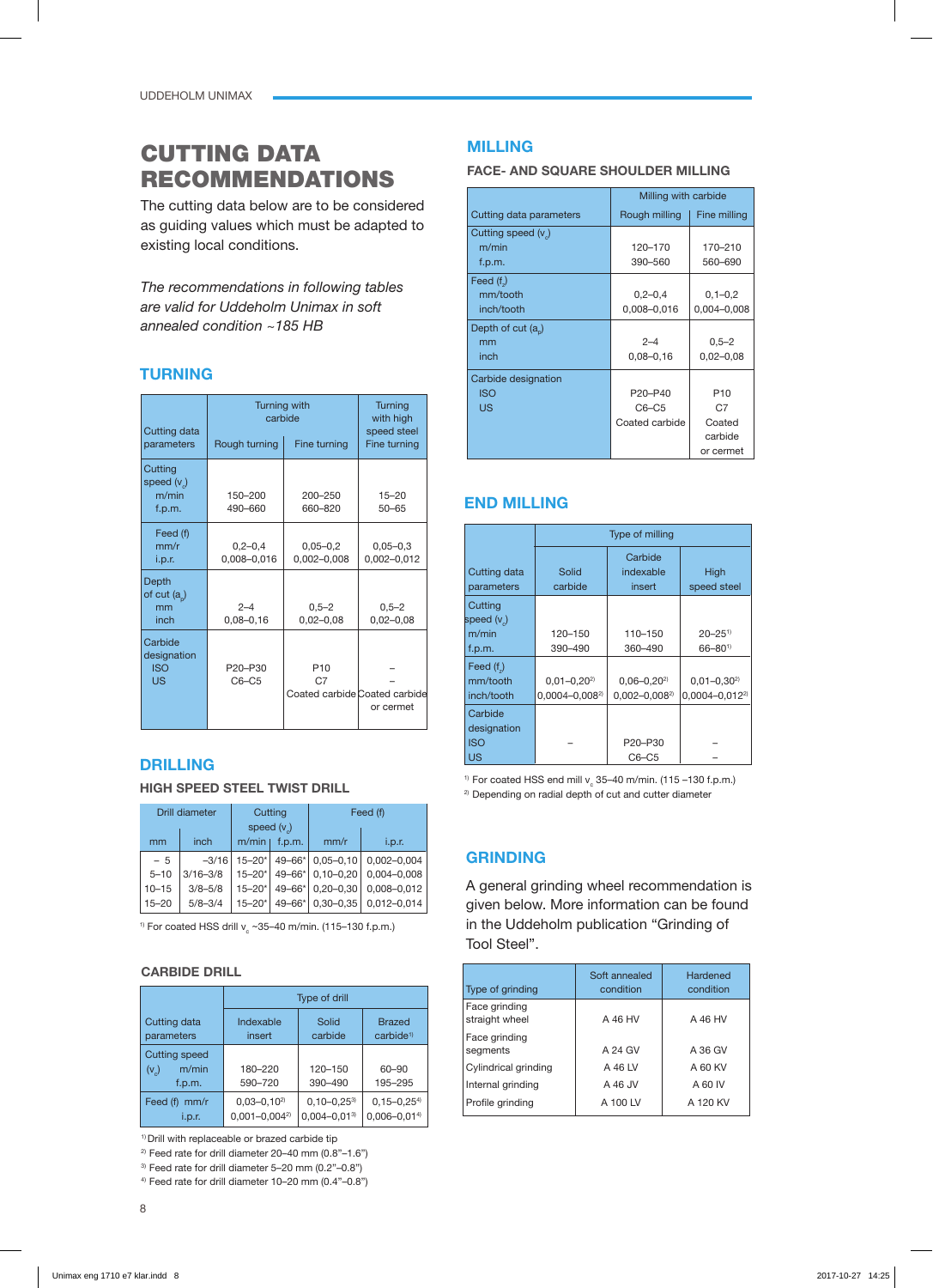# ELECTRICAL DISCHARGE

## **MACHINING—EDM**

Following the EDM process, the applicable die surfaces are covered with a resolidified layer (white layer) and a rehardened and untempered layer, both of which are very brittle and hence detrimental to die performance.

If EDM is used the white layer must be completely removed mechanically by grinding or stoning. After finish-machining the tool should be given an additional temper at approx. 25°C (50°F) below the highest previous tempering temperature. Further information is given in the Uddeholm brochure "EDM of Tool Steel".

# WELDING

Welding of die components can be performed, with acceptable results, as long as the proper precautions are taken during the preparation of the joint, the filler material selection, the preheating of the die, the controlled cooling of the die and the post weld heat treatment processes. The following quidelines summarize the most important welding process parameters.

For more detailed information refer to Uddeholm's "Welding of Tool Steel" brochure.

| <b>Welding method</b>                               | <b>TIG</b>                                                                                            | <b>MMA</b>                        |  |  |  |  |
|-----------------------------------------------------|-------------------------------------------------------------------------------------------------------|-----------------------------------|--|--|--|--|
| Preheating<br>temperature                           | 200-250°C<br>$(390 - 480$ °F)                                                                         | 200-250°C<br>(390-480°F)          |  |  |  |  |
| Filler material                                     | <b>UNIMAX</b><br>TIG-WFI D<br>UTP ADUR600<br><b>UTP A73G2</b>                                         | <b>UTP 67S</b><br><b>UTP 73G2</b> |  |  |  |  |
| Maximum<br>interpass<br>temperature                 | $350^{\circ}$ C<br>(660°F)                                                                            | $350^{\circ}$ C<br>(660°F)        |  |  |  |  |
| Post weld cooling                                   | 20-40°C/h (45-70°F/h) for the first<br>two hours and then freely in air.                              |                                   |  |  |  |  |
| Hardness<br>after welding                           | 54-60 HRC                                                                                             | 55-58 HRC                         |  |  |  |  |
|                                                     | Post weld heat treatment                                                                              |                                   |  |  |  |  |
| Hardened<br>condition<br>Soft annealed<br>condition | Temper at 510°C (950°F) for 2 h.<br>Soft-anneal according to the "Heat<br>treatment recommendations". |                                   |  |  |  |  |

# PHOTO-ETCHING

Uddeholm Unimax is particularly suitable for texturing by the photo-etching method. Its high level of homogeneity and low sulphur content ensures accurate and consistent pattern reproduction.

# POLISHING

Uddeholm Unimax has good polishability in the hardened and tempered condition because of a very homogeneous structure. This coupled with a low level of non metallic inclusions, due to ESR process, ensures good surface finish after polishing.

*Note:* Each steel grade has an optimum polishing time which largely depends on hardness and polishing technique. Overpolishing can lead to a poor surface finish, "orange peel" or pitting.

Further information is given in the Uddeholm publication "Polishing of mould steel".

# FURTHER INFORMATION

Please contact your local Uddeholm office for further information on the selection, heat treatment, application and availability of Uddeholm tool steel.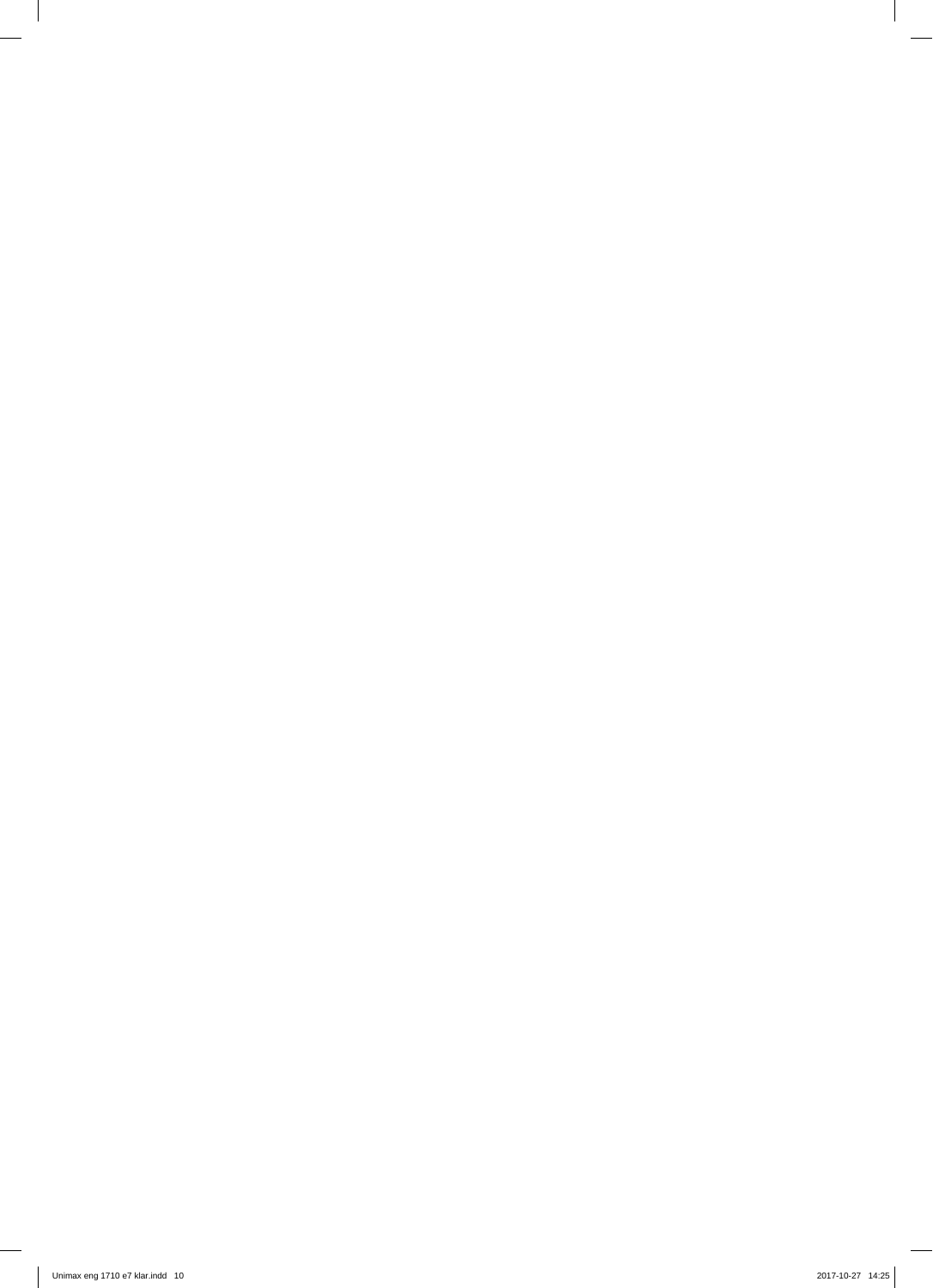

# NETWORK OF EXCELLENCE

Uddeholm is present on every continent. This ensures you high-quality Swedish tool steel and local support wherever you are. We secure our position as the world's leading supplier of tooling materials.